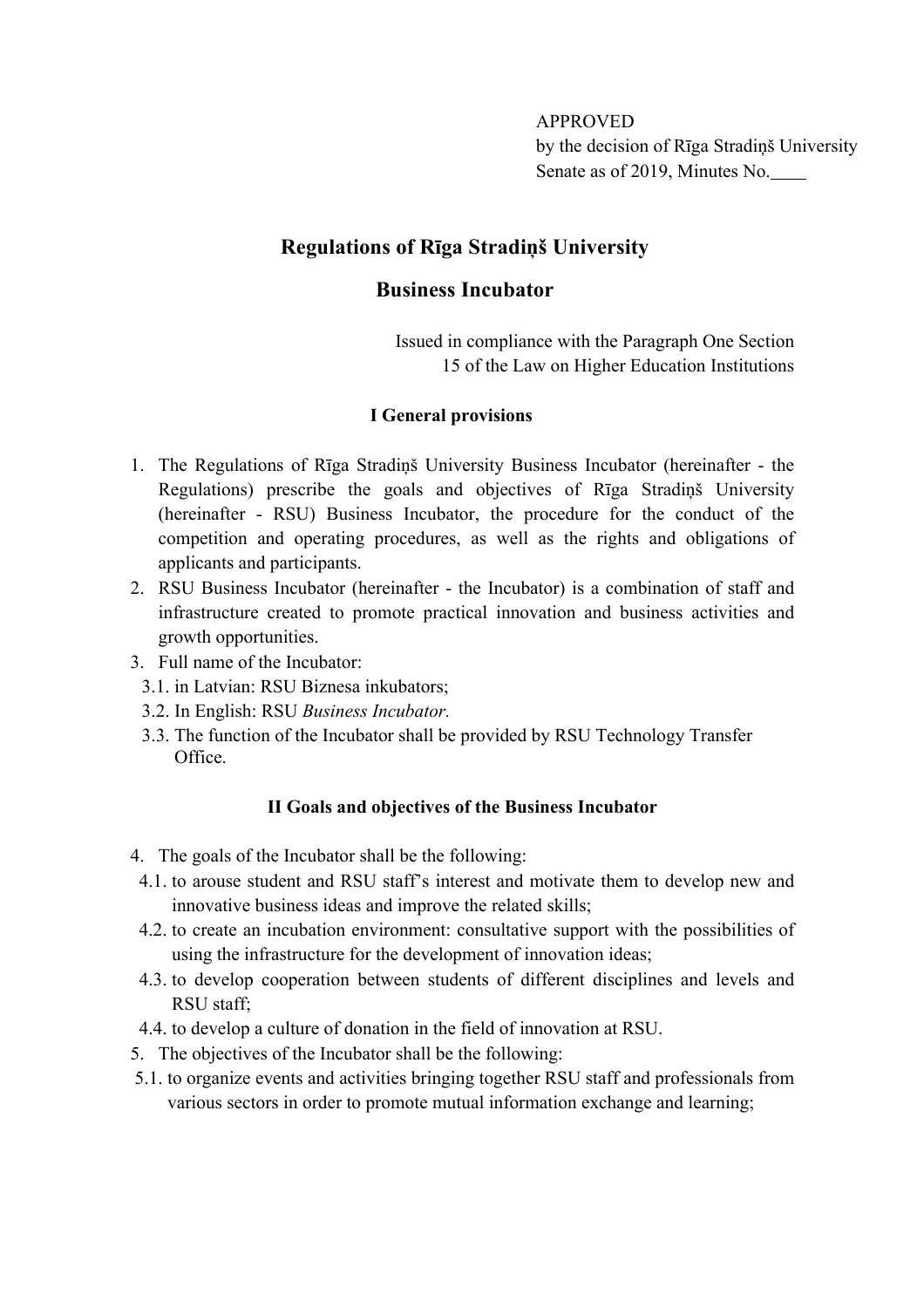- 5.2. to organize a pre-incubation training course, which provides support with formulation of business ideas, development of a business plan and acquisition of business skills and abilities;
- 5.3. to provide incubation services, including consultations for starting a business and infrastructure support (hereinafter - the Incubation Programme);
- 5.4. to establish and participate in cooperation networks in order to achieve the operational goals of the Incubator.

#### **III Applicants to Business Incubator**

- 6. A team of two to five people with a common business idea may apply to the Incubation Programme. The applicants may be:
	- 6.1. RSU students (including those on academic leave);
	- 6.2. RSU graduates who graduated from RSU during the last 3 years;
	- 6.3. Academic and general staff of RSU;
	- 6.4. Students of RSU Red Cross Medical College (including those on academic leave);
	- 6.5. Academic and general staff of RSU Red Cross Medical College;
	- 6.6. students of other higher education institutions of Latvia (including those on academic leave), teaming up with at least one of the representatives referred to in subparagraphs 6.1 to 6.5 of the Regulations.
- 7. Each of the representatives referred to in paragraph 6 of the Regulations may participate individually in the activities referred to in paragraphs 5.1 and 5.2 of the Regulations.
- 8. The applicant teams shall be admitted to the Incubation Programme on a competitive basis in accordance with these Regulations.
- 9. The Incubation Programme shall be organised in three stages, ensuring the development of certain types of skills:
	- 9.1. during the first stage, emphasis shall be placed on the formulation of a business idea, the operation of the Incubator, the possible business model and team motivation;
	- 9.2. during the second stage, emphasis shall be placed on cooperation between teams and mentors, analysis of market outlets and development of a customer profile; and a draft product (service) is drawn up. (Mentor: a knowledgeable person experienced in business, who shares his/her experience, knowledge and makes recommendations to help the Team understand the professional business environment);
	- 9.3. during the third stage, emphasis shall be placed on preparing the team for *demo* day (a presentation event for the Incubator's cooperation partners and potential investors): a financial and legal structure of a company shall be created, presentation skills shall be improved.
- 10. Applicants may apply for participation in the Incubator in accordance with the procedures specified in the Regulations. The selection competition shall be organised once in the academic year.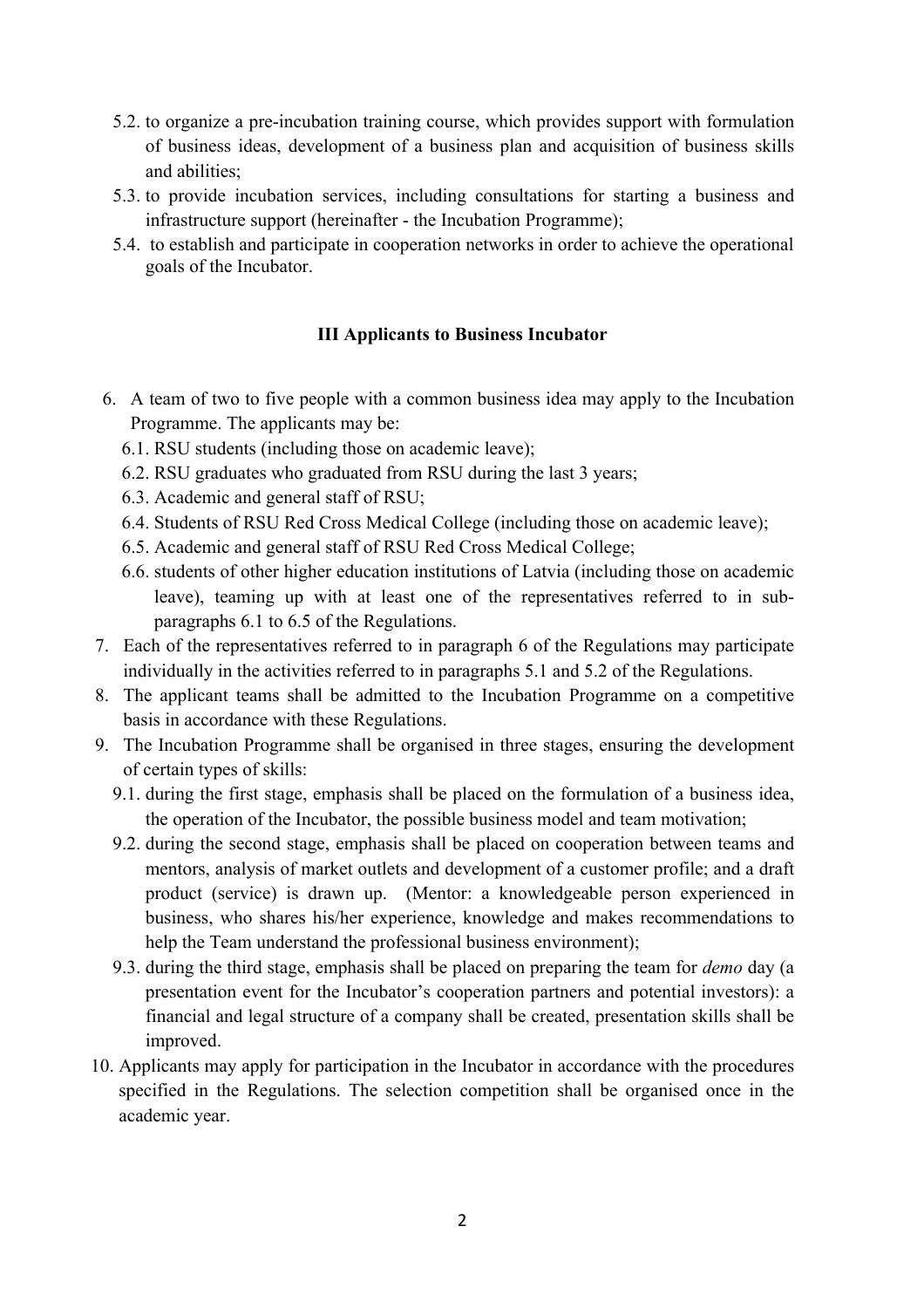- 11. Any representative referred to in paragraph 6 of the Regulations may, by contacting the representatives of the Incubator in advance, apply for a consultation on the following topics:
	- 11.1. Incubator services and opportunities to receive them;
	- 11.2. application to the Incubation Programme;
	- 11.3. availability of support for business development;
	- 11.4. starting a business;
	- 11.5. financial planning;
	- 11.6. marketing;
	- 11.7. development of product technologies.

### **IV Call for competition and submission of applications**

- 12. RSU Technology Transfer Office shall call for the selection competition to the Incubation Programme on RSU website, on RSU student portal and on RSU *Facebook* account.
- 13. Applicants (teams) must submit the following documents:
	- 13.1. a typewritten application in the official language or in English (see the form in Annex 1);
	- 13.2. *Europass* CVs of all team members;
	- 13.3. for students: a copy of the student identity card or a statement from the higher education institution regarding the status of the student; for RSU graduates: a copy of RSU diploma; for RSU academic and general staff of RSU: a copy of RSU employee's card.
- 14. Documents may be submitted electronically to the e-mail address indicated in the notice of call for competition or in a paper format at the location of the Incubator within 30 calendar days from the date of the call for competition.
- 15. Applications that have not been drawn up in accordance with the requirements of the Regulations shall not be examined and evaluated.

#### **V Evaluation of applications**

- 16. Applicants' applications shall be evaluated and decisions regarding participation in the Incubator Programme shall be taken by the Committee for the Evaluation of Applications to the Incubator (hereinafter - the Committee).
- 17. Procedure for evaluating the applications of the Incubator participants shall be the following:
	- 17.1. initial evaluation of applications: within five working days after the deadline for submission of applications;
	- 17.2. presentation of the team (up to 3 minutes) on the business idea to the Committee;
	- 17.3. adoption of the Committee's decision on the participation in the Incubation Programme or on the refusal: within five working days after the last presentation;
	- 17.4. electronic notification of the results within five working days from the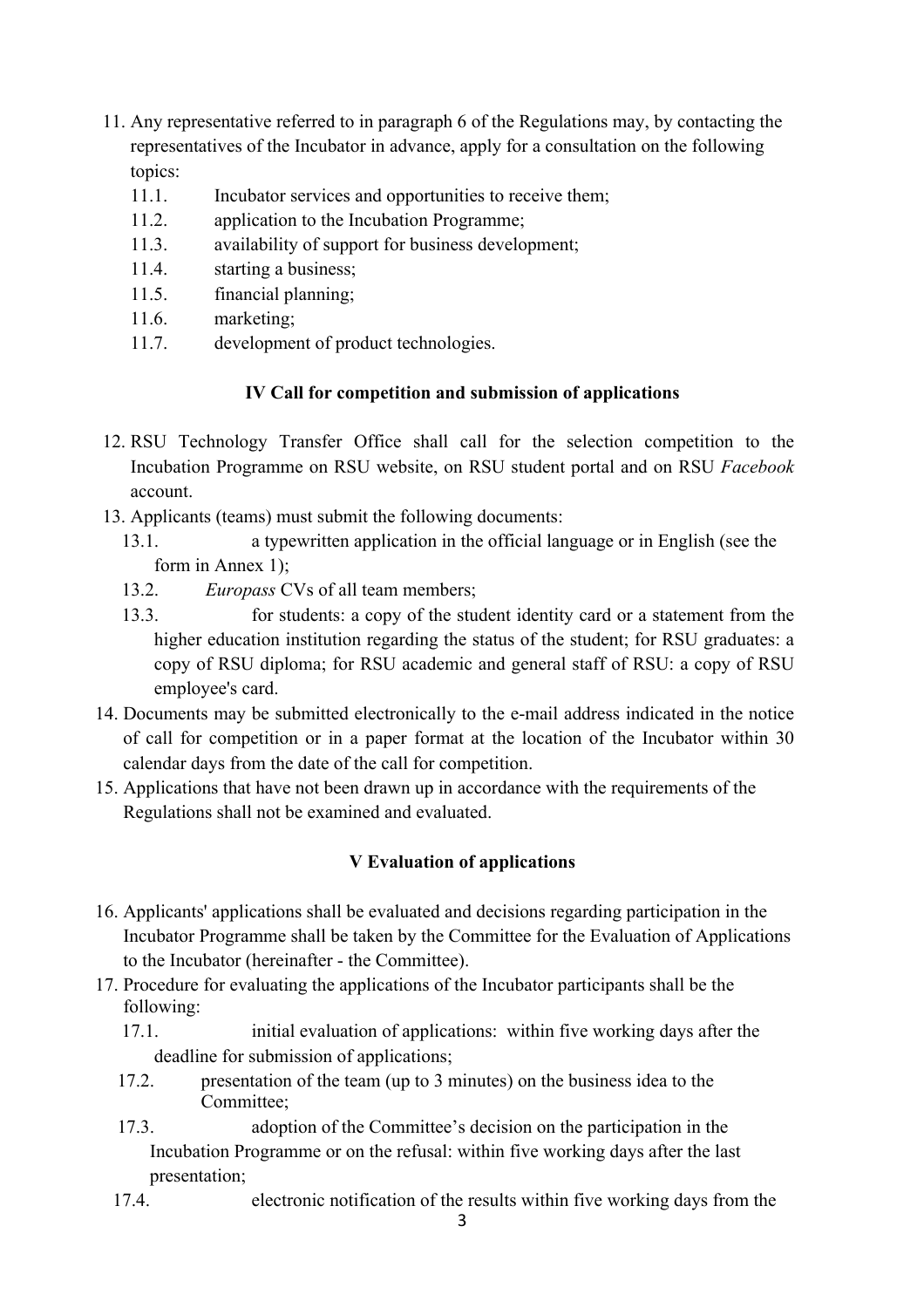date of adoption of the Committee's decision.

- 18. The applicant's application shall be excluded from further participation in the Competition at any stage if:
	- 18.1. the business idea is related to one of the activities not supported by the Incubator: alcoholic beverages, narcotic, psychotropic and other intoxicating substances, sex toys and sexual services, tobacco products and gambling;
	- 18.2. any member of the team simultaneously receives support in another Latvian or foreign business incubator;
	- 18.3. any member of the team for the implementation of a related business idea specified in the application has been registered in the State Revenue Service of the Republic of Latvia or other countries or in the Commercial Register (or their analogues) as a performer of economic activity or individual merchant for a period of no longer than two years, or he or she is a member of the board or council of such company.
- 19. During the initial evaluation stage, applications shall be evaluated according to the following quality criteria:

| No.              | <b>Criterion</b>                                     | <b>Number of points</b> |
|------------------|------------------------------------------------------|-------------------------|
| 1.               | Novelty of the business idea                         | $1 - 5$                 |
| $\overline{2}$ . | Market potential for the business idea               | $1 - 5$                 |
| $\overline{3}$ . | Competence of participants for the implementation of | $1 - 5$                 |
|                  | a business idea in the chosen sector                 |                         |
|                  | Quality of a business plan                           | $1 - 2$                 |
| $\overline{5}$   | Completed pre-incubation training of RSU or other    | $0 - 1$                 |
|                  | university business incubators                       |                         |

- 20. Minimum number of points to be obtained by applicants during the initial evaluation stage according to each of the criteria 1, 2 and 3 shall be three points. Applicants who do not receive this number of points shall be excluded from further participation in the competition.
- 21. The results of the initial evaluation stage shall be notified to applicants within five working days after the date of the Committee's decision.
- 22. During the second stage of the evaluation, applicants shall present their business idea to the Committee. The presentation shall take place on the date and time specified by the Technology Transfer Office, informing the applicants thereof electronically at least five working days in advance.
- 23. The applicant's representative shall present their business idea within three minutes and shall answer to the Committee's questions.
- 24. The presentation shall be evaluated according to the following quality criteria: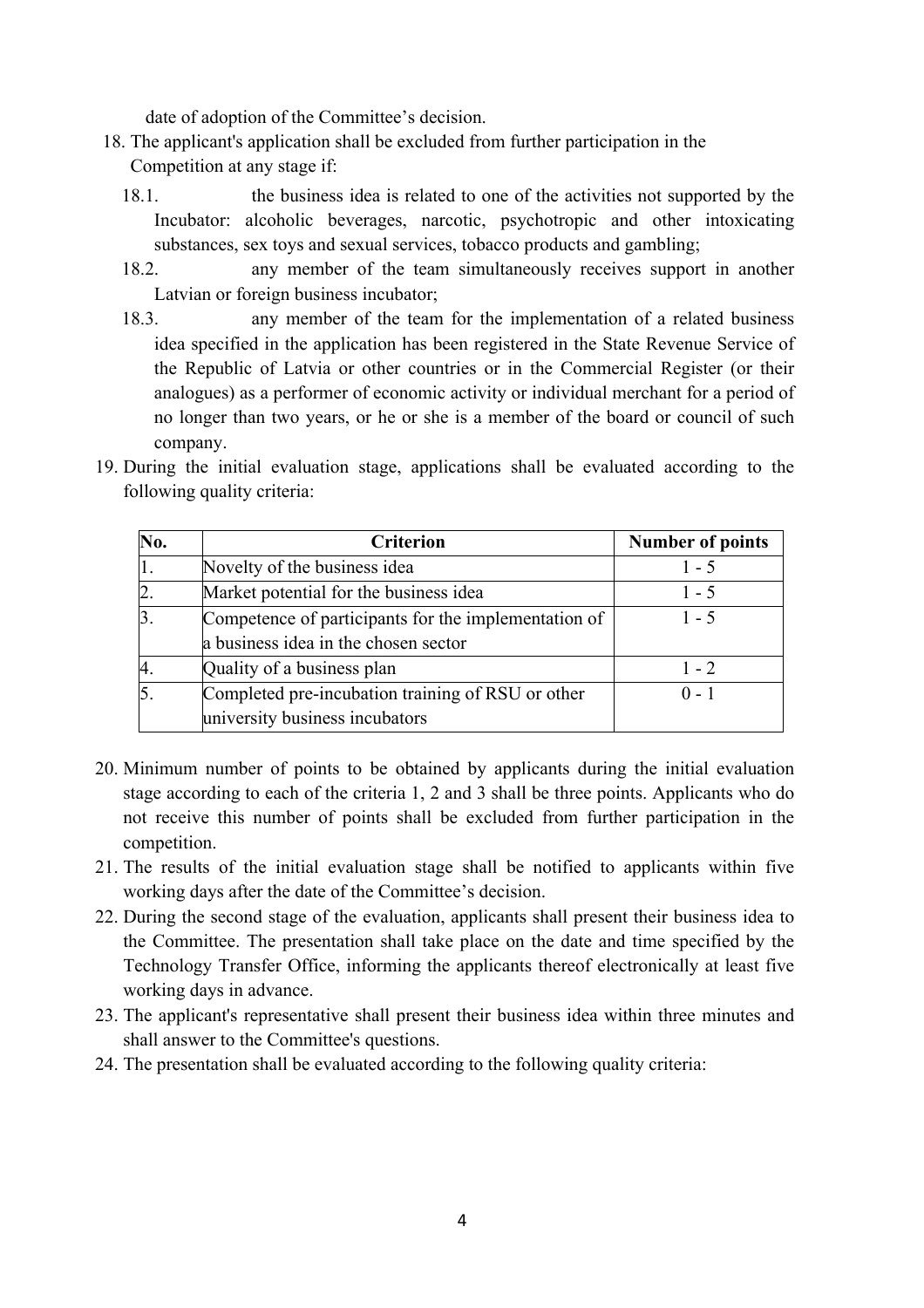| No.              | <b>Criterion</b>                                                | Number of points |
|------------------|-----------------------------------------------------------------|------------------|
|                  | Quality of the presentation                                     | $1 - 5$          |
| $\overline{2}$ . | Business model                                                  | $1 - 10$         |
| $\overline{3}$ . | Innovation level of the idea                                    | $1 - 10$         |
| 4.               | Potential for an idea in the future perspective                 | 1 - 10           |
| $\overline{5}$ . | Team's ability to answer to the Committee's questions $ 1 - 5 $ |                  |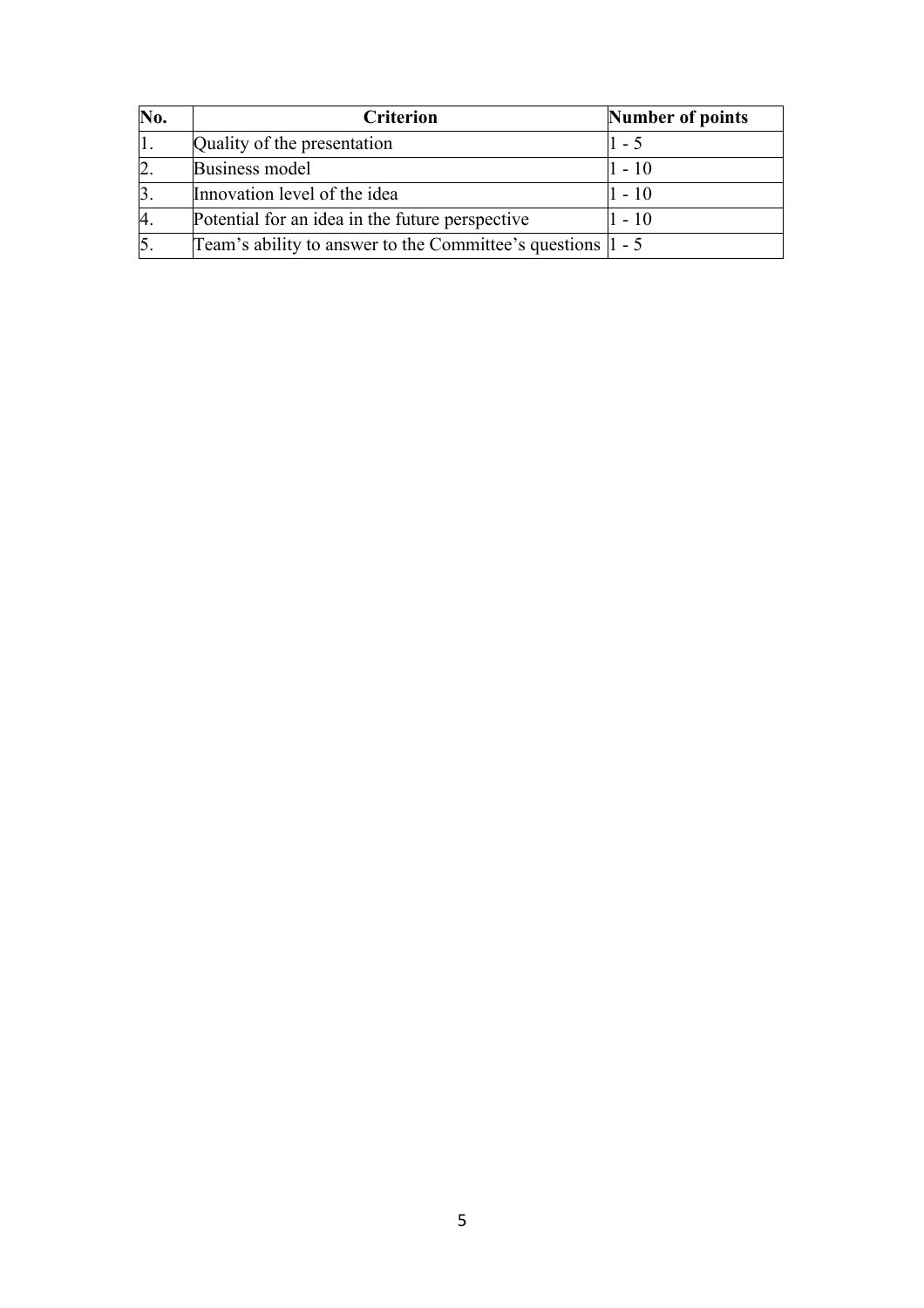25. As a result of the second stage of the evaluation, the Committee shall select 10 applicants with the highest number of points who shall be eligible to participate in the Incubation Programme (hereinafter referred to as:

– the Participants). If any of the members of the applicant team has previously received incubation services of RSU or another institution, the Committee shall select a maximum of two such applicants with the highest number of points. The results of the second stage of the evaluation shall be notified to the applicants electronically within five working days of the date of the Committee's decision. In case of equal number of points, preference shall be given to the applicant who submitted his application earlier.

26. The Participant shall be admitted to the Incubation Programme for a maximum of one year. One person may participate in the Incubation Programme in one or different teams not more than twice in five years.

#### **VI Activities of the Committee for the Evaluation of Applications to the Business Incubator**

- 27. The Committee, composed of 4 members, shall be approved by a decree of the Vice-Rector for Science on the proposal of the Technology Transfer Office. The Committee shall be composed of RSU representatives, including one representative of RSU Student Union. The Committee may invite non-voting independent experts.
- 28. The Committee shall be obliged to:
	- 28.1. examine and evaluate applications of all applicants and the compliance of the members of the teams of applicants with the requirements of these Regulations during the initial and second evaluation stages;
	- 28.2. decide on the exclusion of applicants from further participation in the competition and on granting of the right to participate in the Incubation Programme;
	- 28.3. respect the confidentiality of business ideas and related information.
- 29. The Committee shall have the right to:
	- 29.1. request additional information from applicants;
	- 29.2. invite independent experts.
- 30. Decision making by the Committee:
	- 30.1. The work of the Committee shall be carried out on a voting basis;
	- 30.2. The Committee shall be entitled to take decisions if at least 75% of the members of the Committee participate in the meeting;
	- 30.3. Minutes of the meetings of the Committee shall be taken; the minutes shall be signed by the members of the Committee present;
	- 30.4. The materials of the competition shall be stored after the conclusion of the competition in accordance with the file nomenclature.
- 31. Procedure for contesting Committee's decisions:
	- 31.1. The applicant may contest the decisions made by the Committee within 5 (five) working days from the date of notification of the Committee's decision by submitting an appeal to RSU Technology Transfer Office;
	- 31.2. In the event of receipt of an appeal, the Head of the Technology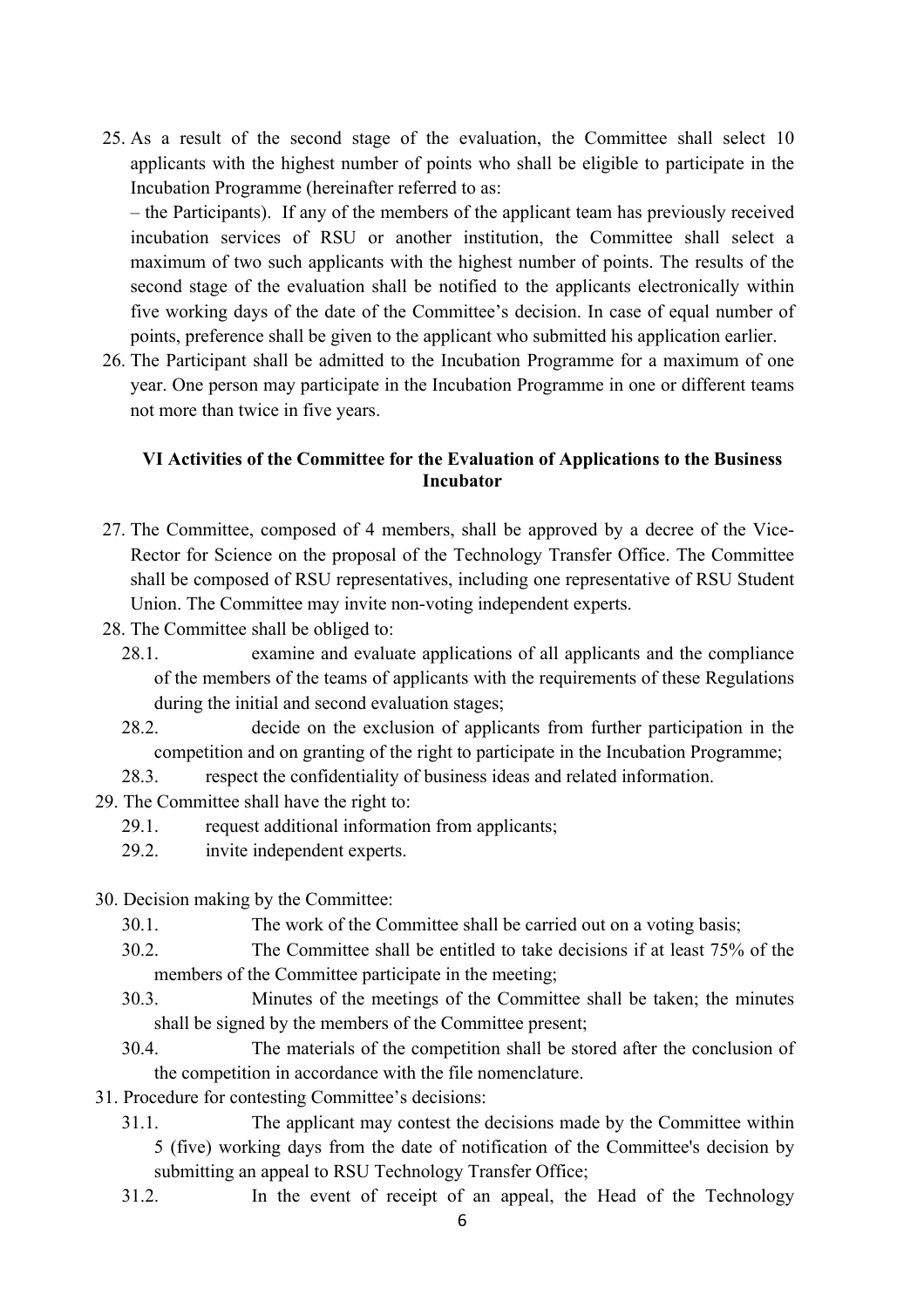Transfer Office shall convene the Appeal Commission within 5 (five) working days. The Appeal Commission shall be approved by the decree of the Vice-Rector for Science. The Commission shall consist of the Head of RSU Technology Transfer Office and two independent experts with voting rights, and it shall re-examine the applicant's application on its own merits. The Head of RSU Technology Transfer Office shall inform the appellant about the time and place of the Appeal Commission's meeting. The appellant shall be entitled to participate in the meeting of the Appeal Commission. The absence of the appellant shall not constitute an obstacle to deciding the matter at the meeting of the Appeal Commission.

- 31.3. The decision of the Appeal Commission shall be notified to the appellant electronically within 1 (one) working day from the examination of the appeal. The decision of the Appeal Commission shall be final and on that basis the Committee shall, if necessary, decide on the review of the results of the evaluation.
- 32. Based on the decision of the Committee, the Technology Transfer Office shall organize the conclusion of a contract with the Participant on participation in the Incubation Programme. The contract shall be concluded within 20 (twenty) working days from the date of notification of the Committee's decision.

#### **VI Procedure for granting service**

- 33. The Participants contracted to participate in the Incubation Programme shall be granted an open-plan office space corresponding to the intensity of the use of the room.
- 34. The Participants shall be provided with training in accordance with the Incubation Programme.
- 35. During the second stage, the Participants shall be provided with a mentoring service.
- 36. The following equipment and services shall be freely available to the Participants in the premises of the Incubator:
	- 36.1. office equipment (computer, printer, copier, scanner);
	- 36.2. Internet and telephone services;
	- 36.3. office furniture;
	- 36.4. stationery.
- 37. Other Incubator services shall be granted at the request of the Participant electronically or verbally, notifying the Head of the Incubator of the required service and amount.
- 38. Additional services provided by the Incubator:
	- 38.1. meeting rooms;
	- 38.2. storage rooms;
	- 38.3. locker;
	- 38.4. different types of consultations.

#### **VIII Responsibilities of Business Incubator Participants**

- 39. Participants of the Incubator shall be obliged to:
	- 39.1. get acquainted with and comply with these Regulations and keep track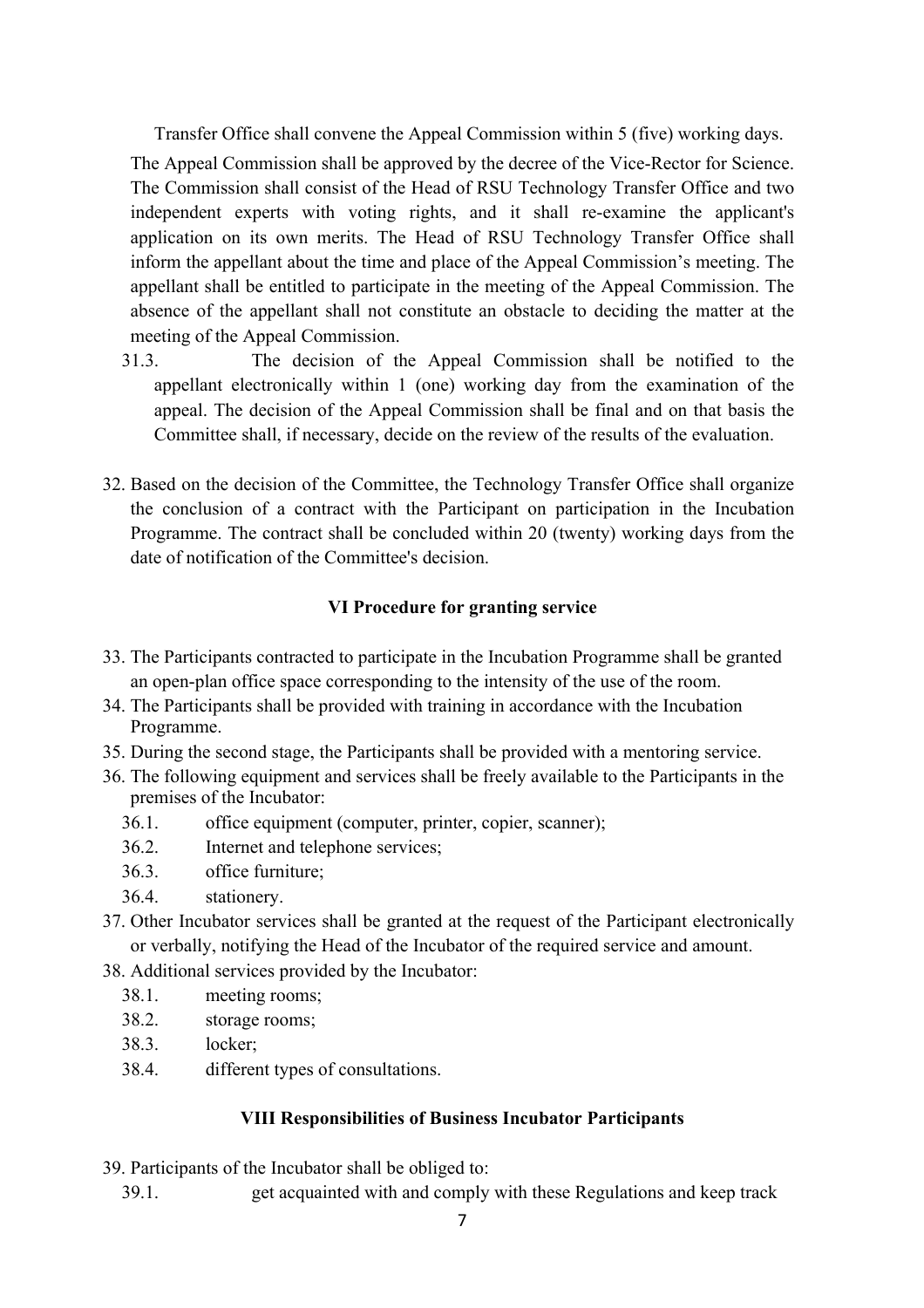of changes to it;

- 39.2. participate in all activities and other events organised by RSU Technology Transfer Office and/or RSU, where mandatory;
- 39.3. once a month, on Friday of the last working week, inform in a free form about the progress made and the work performed by sending the information to the email address of the Incubator;
- 39.4. make regular entries in the electronic logbook of the Participant of the Incubator programme;
- 39.5. notify electronically the employee of RSU Technology Transfer Office about all changes to the team related to the type of economic activity, participants, contact details and contact information not later than within 5 (five) working days;
- 39.6. continuously move towards the growth and development of the business idea, by developing new products, increasing turnover and expanding the market outlets during the period of the Incubation Programme;
- 39.7. respect integrity and general ethical standards in their business, by showing homage to other young entrepreneurs, RSU and the Incubator through their activities;
- 39.8. maintain good relations based on respect and voluntary cooperation with other members of the Incubator and RSU employees;
- 39.9. maintain the Incubator premises in good order, meeting the sanitary and fire safety requirements. Damage to the premises transferred to the use of the Participants resulting from the fault of the Participant shall be covered by the Participant at the full value of their repair or, if this is not possible or not expedient, at the new purchase value;
- 39.10. meet regularly and contact the appointed mentor;
- 39.11. submit a financial report for the previous quarter every three months in accordance with the form developed by RSU Technology Transfer Office. The data will be used in an aggregated form;
- 39.12. Within two years after completion of the Incubation Program the Participants shall:
	- 39.12.1. provide information by giving feedback on the time spent in the Incubation Programme - what was useful, what would have been needed, etc.;
	- 39.12.2. provide all requested information relating to the future business in the form and within the time specified in the request.

#### **IX Exclusion of Business Incubator Participants**

- 40. The Participant shall be excluded from participation in the Incubation Programme after one year.
- 41. The Participant shall be prematurely excluded from participation in the Incubation Programme if the Participant:
	- 41.1. is not actively engaged in business or does not show progression to entrepreneurial activity;
	- 41.2. does not comply with these Regulations or does not fulfil the obligations of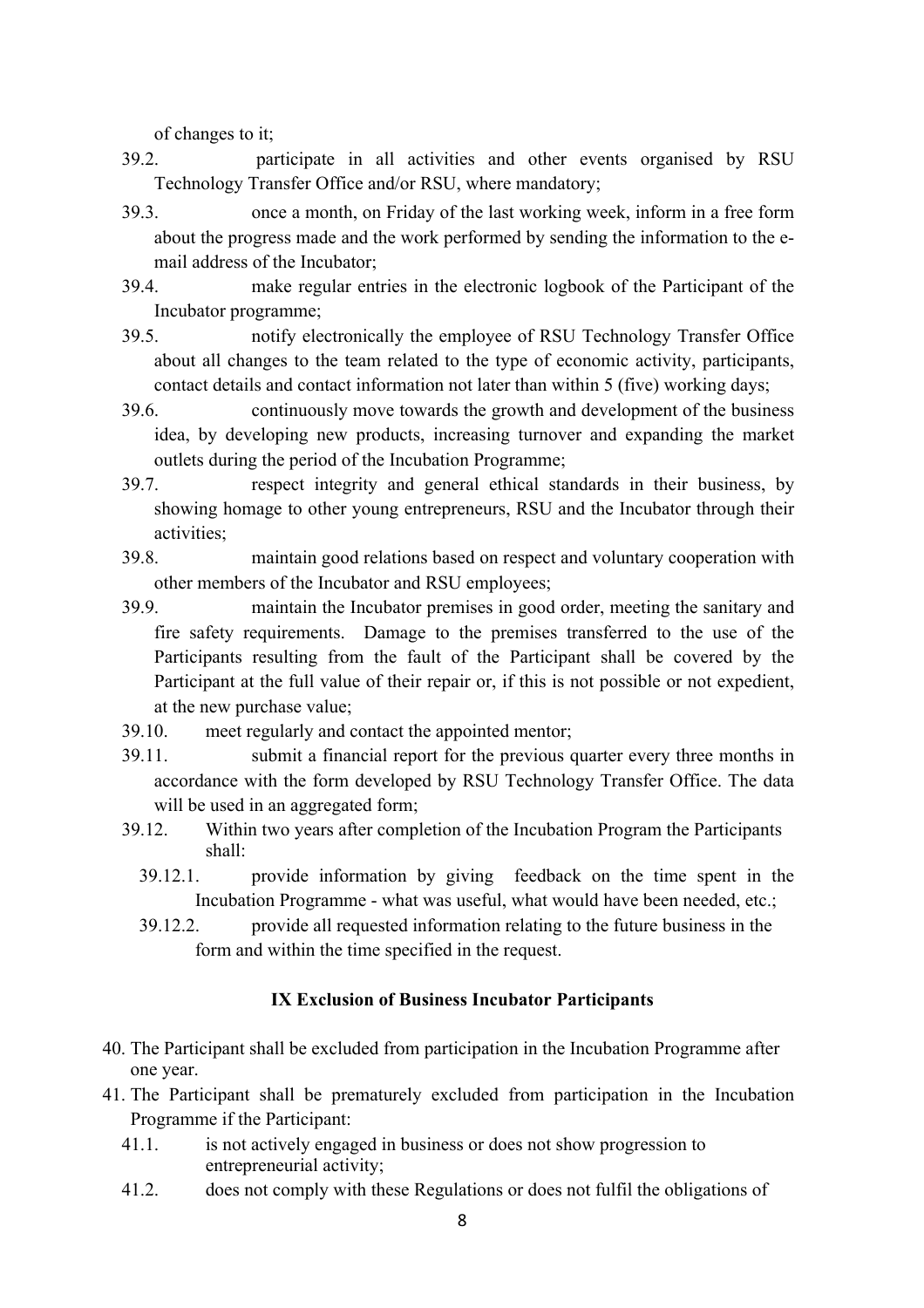the contract concluded.

- 42. The Participant of the Incubation Programme shall be notified about the premature exclusion from the Incubation Programme 5 working days in advance by sending a message electronically to the email address provided by the Participant.
- 43. After exclusion, the Participant's team members must leave the Incubator's office premises within 5 working days and stop using any other service provided by the Incubator within 10 days.

#### **X Sources of funding and financial activity**

44. RSU Technology Transfer Office shall use the resources intended for the Incubator in accordance with the procedures specified by RSU.

#### **XI Other provisions**

- 45. RSU shall not be responsible for belongings left by the members of the Participant's team and shall not accept responsibility in case of theft.
- 46. RSU shall not be responsible for the economic activity of the members of the Participant's team or for the consequences arising thereof.
- 47. The Participant may unilaterally withdraw from the Incubator before the deadline by electronically notifying RSU Technology Transfer Office about it at least one month in advance.

Chairperson of the Senate J.Gardovskis

*K.Zaļais 67060882*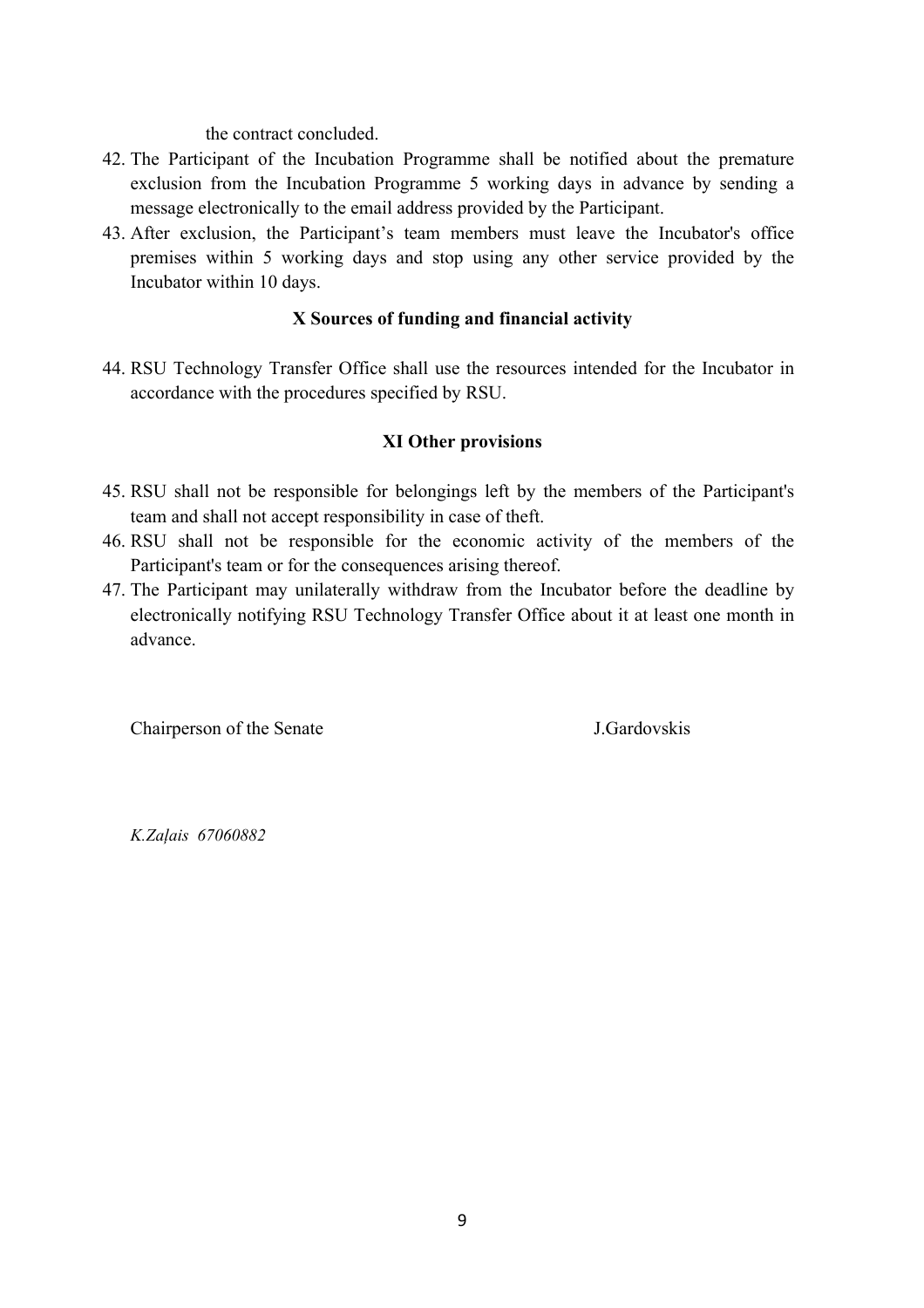# **Annex 1** to Regulations of Rīga Stradiņš University Business Incubator

# **APPLICATION to Rīga Stradiņš University Business Incubator**

(Form)

#### 1. Applicant information for each member of the team:

- *1.1. Name, surname:*
- *1.2. Higher education institution, faculty, field of study, status in higher education institution -*
- *1.3. Role/responsibility in the team -*

*1.4. Telephone, E-mail address - E-mail address for communication in the event of acquiring the rights of the Participant:* 

- 2. Short description of the business idea (up to 150 words)
- 3. What is the unique offer of your idea? What distinguishes your offer from the offers of your competitors in the market? (up to 100 words)
- 4. Who, do you think, are the main customers of your product? (up to 100 words)
- 5. What are the main competencies, knowledge and skills of your team? (up to 100 words)
- 6. How will your team's previous knowledge help you in the future? (up to 100 words)
- 7. How do you see your business idea evolving within 3 years? (up to 100 words)
- 8. What is your team's main motivation for the start in the Incubator? (up to 100 words)

We hereby certify that:

- at this point, no member of the team receives the services of other incubators and has not received them in the last two years;
- at this point, no member of the team with a related business idea has been registered in the State Revenue Service of the Republic of Latvia or other countries or in the Commercial Register (or their analogues) as a performer of economic activity or individual merchant for a period of no longer than two years; none of the team members owns shares in such company and none of the team members are members of the board or council of such company.

We hereby certify that, by becoming a Participant of the Incubation Programme: